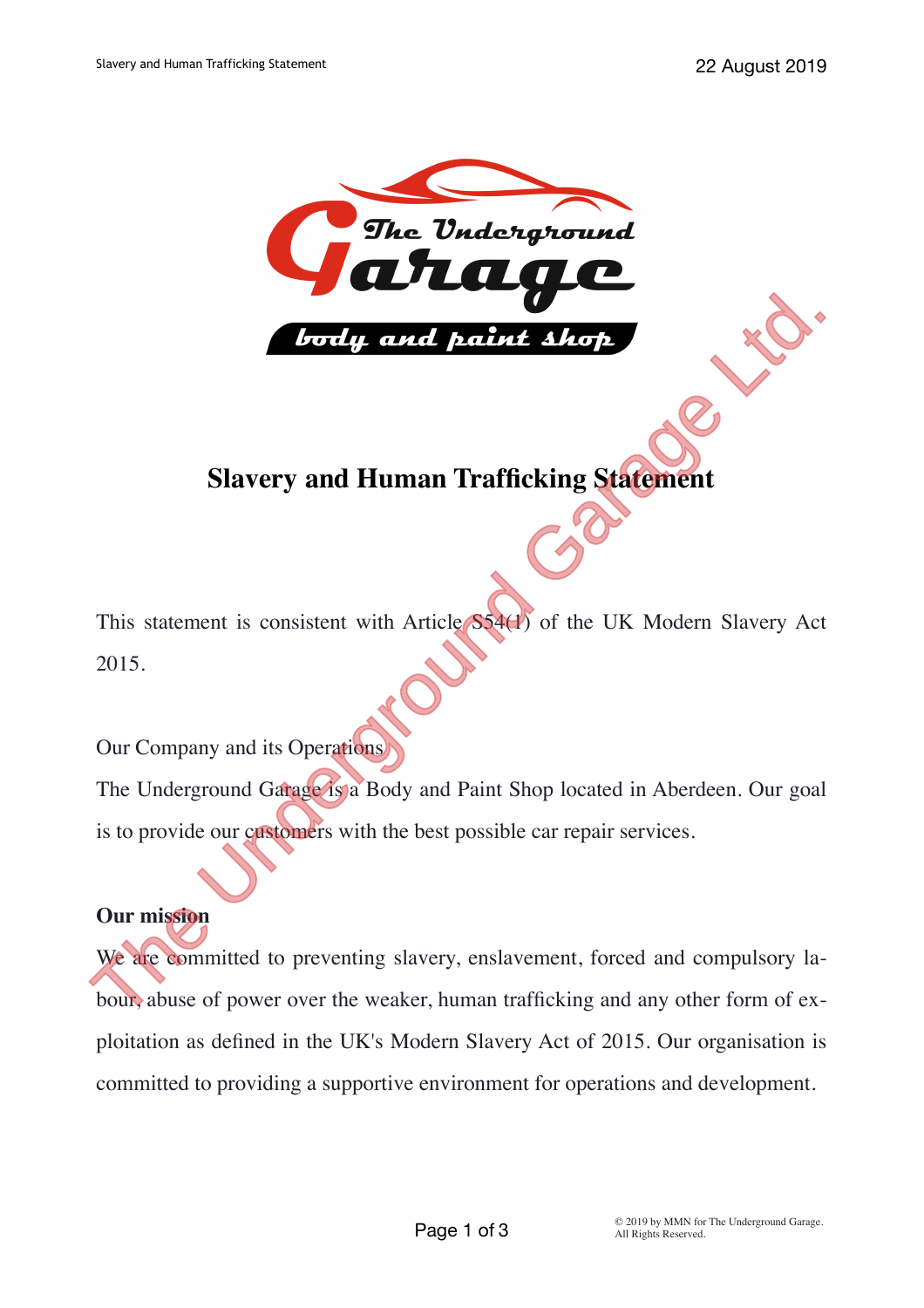#### **Whom do we work with?**

We work with UK insurance companies that are recognised and authorised by the Financial Conduct Authority. We also use telephone and ICT services. Our business does not include the production, manufacture or sale of tangible goods, so we do not co-operate with organisations that carry out such activities.

### **Policy to Prevent Slavery and Trafficking in Human Beings**

We believe in the principle of intolerance towards all forms of modern slavery. We conduct our business relationships with integrity and integrity by implementing and enforcing procedures to prevent us from doing business with an organisation that is exposed to slavery or human trafficking.

Assess the risk of modern-day slavery in our supply chain and take preventive action.

We have focused our efforts on the prevention of modern slavery and conducted a risk assessment to identify potential sources of contemporary slavery and human trafficking. Our employees work in a building leased from Aberdeen City Council. We operate under clear rules of employment and employee engagement. The Undergrade with organisations that carry out such activities.<br>
The Universe Conservative Engine and Trafficking in Human Beings<br>
We believe in the principle of intolerance towards all forms of modern slavery. We<br>
condu

We understand that emerging markets are a high-risk group of countries for modern slavery and human trafficking. We do not operate outside the UK but have taken appropriate steps to prevent suppliers from being exposed to such risks.